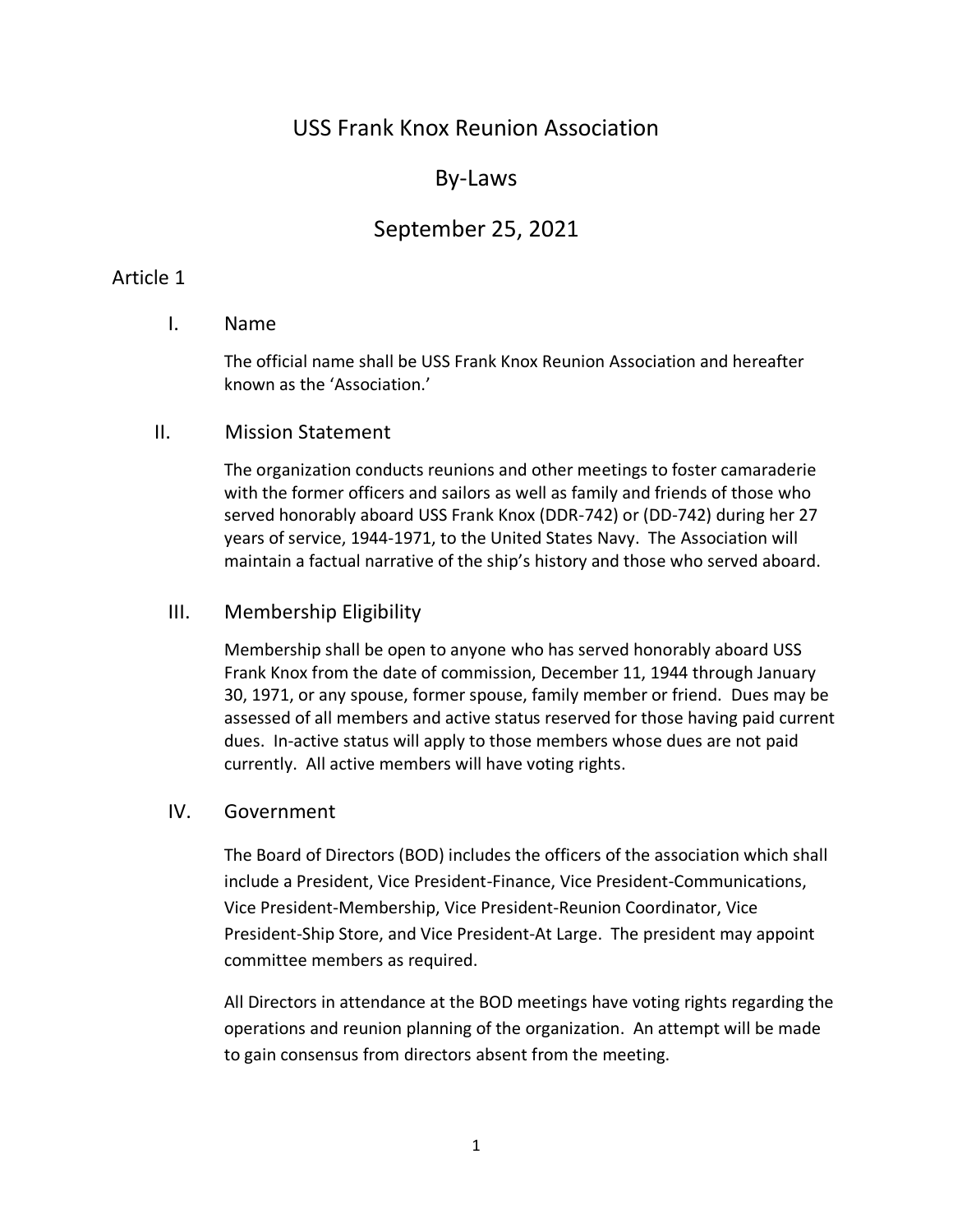# V. Meetings and Reunions

A board meeting shall be held at least once a year or as needed by the call of the president. The meeting may be held in person or by conference call, email, or other electronic service. Committee members are encouraged to attend and may offer suggestions/opinions during discussion on matters before the Board. Only Board members may cast a vote.

A general business meeting shall be held at least once a year at the annual reunion. All active and life members in attendance shall be eligible to cast a vote on matters before the association.

Reunions shall be held for the benefit of the membership. They may occur once a year.

Reunion locations may be scheduled two years in advance. The association will convene reunions once each year in the geographical east, central and west of the United States. The association may hold a reunion in an international location. The association will make every effort to offer affordability of members' out of pocket expenses such as hotel and meal costs.

The Vice President-Reunion Coordinator shall chair the reunion committee.

VI. Dues are payable annually. Notice shall be posted on the website and be included in the fall newsletter. Currently, member's dues are \$30. A lifetime membership is currently offered. The rates of dues may be recommended by the board and established by a simple majority vote of voting members at the Annual Business Meeting.

# Article 2

# I. Election of Officers

All Directors shall be elected by a vote of the members at the association Reunion Business Meeting. A simple majority is required for election. In the event an officer cannot complete their term of election, 1 year, the president will appoint, and the Board will approve a replacement to complete the term. In the event the presidency becomes vacant the board will convene and appoint an acting president until an election can be held by the members.

The term of all Directors is January 1 to December 31 of the calendar year.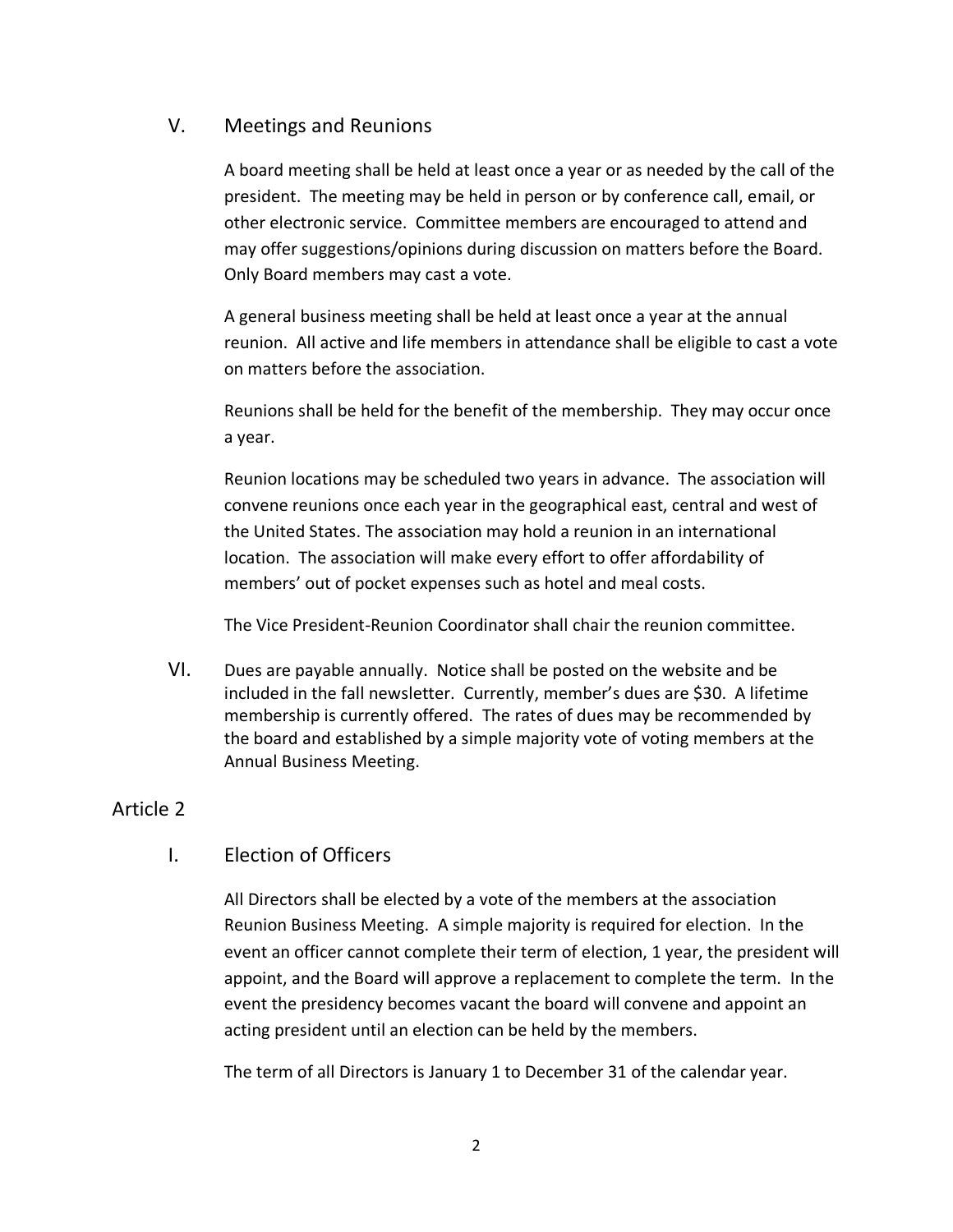The Board shall determine the officers.

Any paid member or life member can serve on the board.

# II. Duties of the Officers

## President:

The President must have served on the USS Frank Knox and served as a Director on the Board or a committee member. The President may hold two officer positions; i.e. President and VP-Communications.

The President shall establish the procedure of the Board and shall preside at all meetings, call special meetings of the Board, appoint the chair of all standing committees, appoint special committees and convene the Board as required. Meetings may be held in person, by email or by telephone. He shall delegate any matters deemed necessary to the proper running and operation of the association.

The Board will vote to approve or disapprove, by simple majority, a nominee of the president to fill vacancies on the Board. In the event of a tie, the President shall cast the tie breaking vote. During any office vacancy the President is empowered to fulfill the duties of the office vacancy either personally or by appointed person.

# Vice President-Finance:

The Vice President-Finance shall maintain records of all income and expenses of the association. He/she will collect receipts and properly pay all accounts payable from the accounts of the Association. He/she will report on the financial status at the Annual Business Meeting. He/she will comply with all federal and state regulations and properly complete all financial forms of the government entities that may be required.

#### Vice President-Communications:

The Vice President-Communications will maintain the Association web-site as well as the Association newsletter. The VP will maintain or delegate notes of meetings and keep a proper record of the official events of the Association.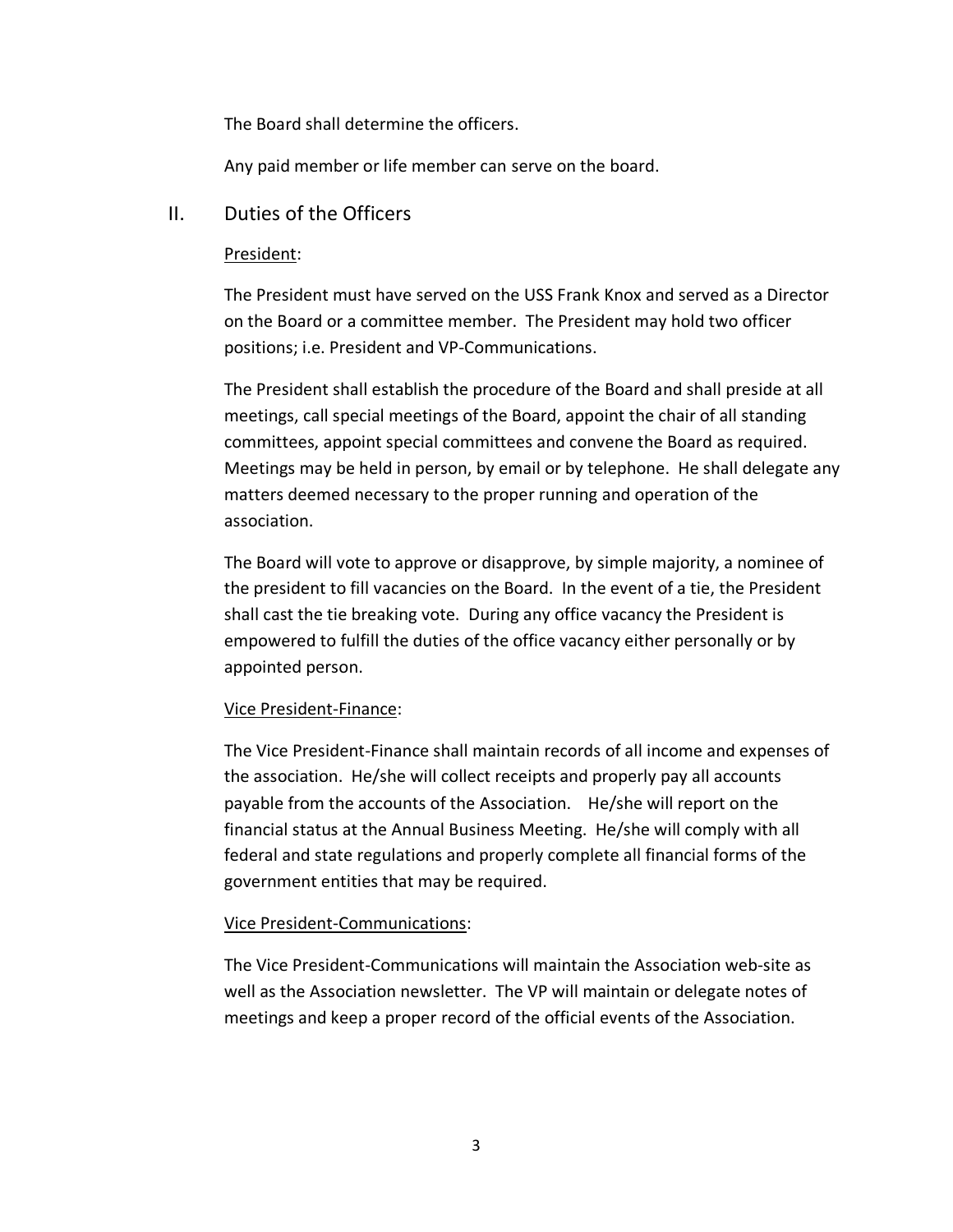#### Vice President-Membership:

The Vice President-Membership will collect and maintain a roster of former shipmates and members. All pertinent information such as mailing address, email address, phone numbers and spousal information shall be kept in an orderly manner. He/she will work to keep all information current. The Vice President-Membership will work to attract new members and maintain the prior membership.

The VP of Membership will distribute an updated roster to all paid members once a year either electronically or by mail.

He/she will notify promptly the Vice President-Communications of members accidents, illnesses and death of shipmates, members and/or their spouses.

#### Vice President-Reunion Coordinator:

The Vice President-Reunion Coordinator shall be responsible for all matters of planning, scheduling, and contracting the reunion schedule for the Association.

The Reunion Coordinator will enlist the assistance of a committee to fulfill tasks required for a successful reunion.

The Reunion Coordinator will submit all contracts and or agreements to the board for consensus agreement prior to the President signing such documents.

Once approval is granted the Vice President will coordinate invitations and develop an agenda/itinerary for the reunion. The VP will provide early dissemination of the reunion agenda/itinerary to encourage attendance of members.

The VP will work with the VP-Finance, projecting and managing Association reunion expenses. Forecasted expenses must be presented along with proposed contractual documents.

The VP will arrange hotel accommodations, banquet and common meals, entertainment, tours and activities.

The VP will coordinate procurement of hospitality supplies for the reunion. The Vice President-Finance shall provide an advance of cash (check) for said supplies.

It would be desirable to plan several reunions well ahead.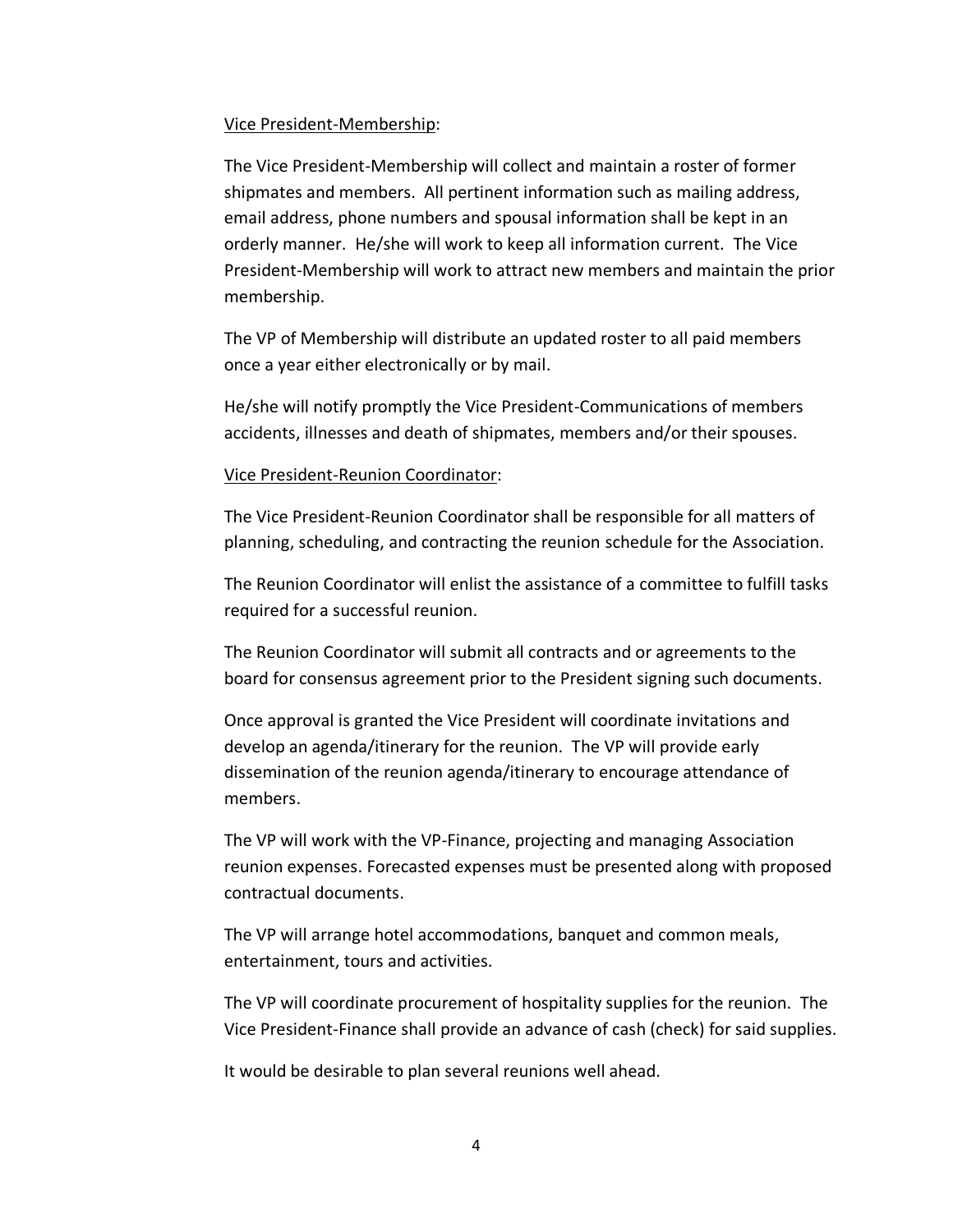#### Vice President – Ship's Store

The VP – Ship's Store will maintain and document the inventory. The VP will fulfill orders submitted by mail or through the website and forward all payments to the VP-Finance. The VP will cause to have the reunion supplies delivered or shipped to the reunion.

#### Vice President – At Large (2-Officer Positions):

Board members at large have the same authority and similar responsibilities as other board members but may change their roles as necessary. A member at large, for example, may be tasked by the president of the board or by a vote of the members to head up an ad hoc committee for a specific endeavor or work as a committee member.

### Article 3

### Membership Responsibilities

All members will comply with prompt payment of dues and keep the Association informed of any changes in address, email address or phone number as well as any changes of other personal information the Association may possess.

Members shall make every attempt to notify the Association of intent to attend a reunion or to notify if their plans change.

# Article 4

# Dissolution of the USS Frank Knox Reunion Association

Recognizing that circumstances will arise that render the Association unable to maintain adequate membership to sustain Association operations, it may be necessary to dissolve the Association.

The Board shall initiate such action in a vote and recommend to the membership a vote be taken for termination and dissolution. A simple majority shall be required for passage. The vote may be taken at a reunion business meeting or by mail. If the vote is taken by mail, the vote shall be open for 30 days of the Association mailing. All ballots postmarked within 30 days shall be counted.

Prior to dissolution, the Association will pay all debts and obligations. Within 30 days hence the accounts of the Association will be distributed to the current